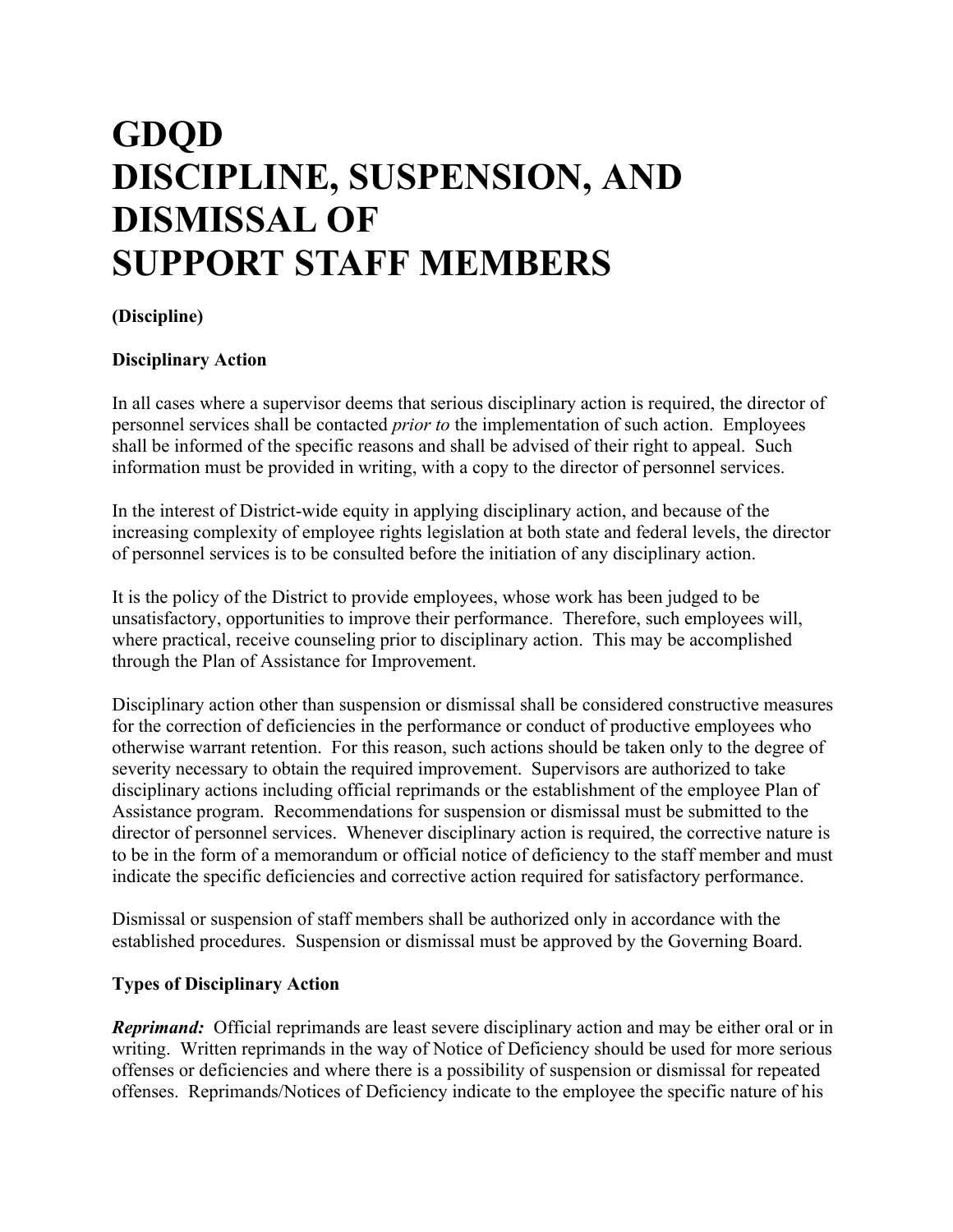deficiencies and what action is required for improvement. Any record of dates of prior discussions of deficiencies and specific points discussed are to be included in written reprimands.

• the best means of giving official reprimands is a letter to the employee or the official Notice of Deficiency.

• Notices of Deficiency or reprimands may not be appealed by employees, since no adverse action is actually being taken. Employees do have the right to respond to the notice in writing and state their positions.

**Suspension:** Suspension, the temporary release of a staff member from duty with or without pay, is a more severe action and may be used only once for each kind of offense. Should an employee's conduct or performance warrant more than a suspension, dismissal should be considered.

● Suspensions should be imposed in direct proportion to the significance of an offense or deficiency. The procedure in notifying the director of personnel services prior to disciplinary action is to be followed.

- Notice of suspension must be given to the employee in writing and indicate:
- The reason for the action.
- Inclusive dates of suspension.
- The employee's right to appeal.

• If a supervisor views a situation as being so severe as to deem it necessary to immediately remove the employee from the premises, the supervisor may do so orally. A written confirming notice from the director of personnel services will be delivered in person or sent by certified mail to the employee within twenty-four (24) hours.

**Disciplinary probation:** A disciplinary probation period, in the form of the Plan of Assistance for Improvement, may be imposed because of conduct or substandard performance.

• this disciplinary probation period shall last a minimum of thirty (30) days to a maximum of six (6) months.

- The Plan of Assistance for Improvement will include:
- Description of deficiency, related standards of job description items.
- Supervisor expectation how things should "look" after the deficiency has been corrected.
- Recommend program to correct deficiency.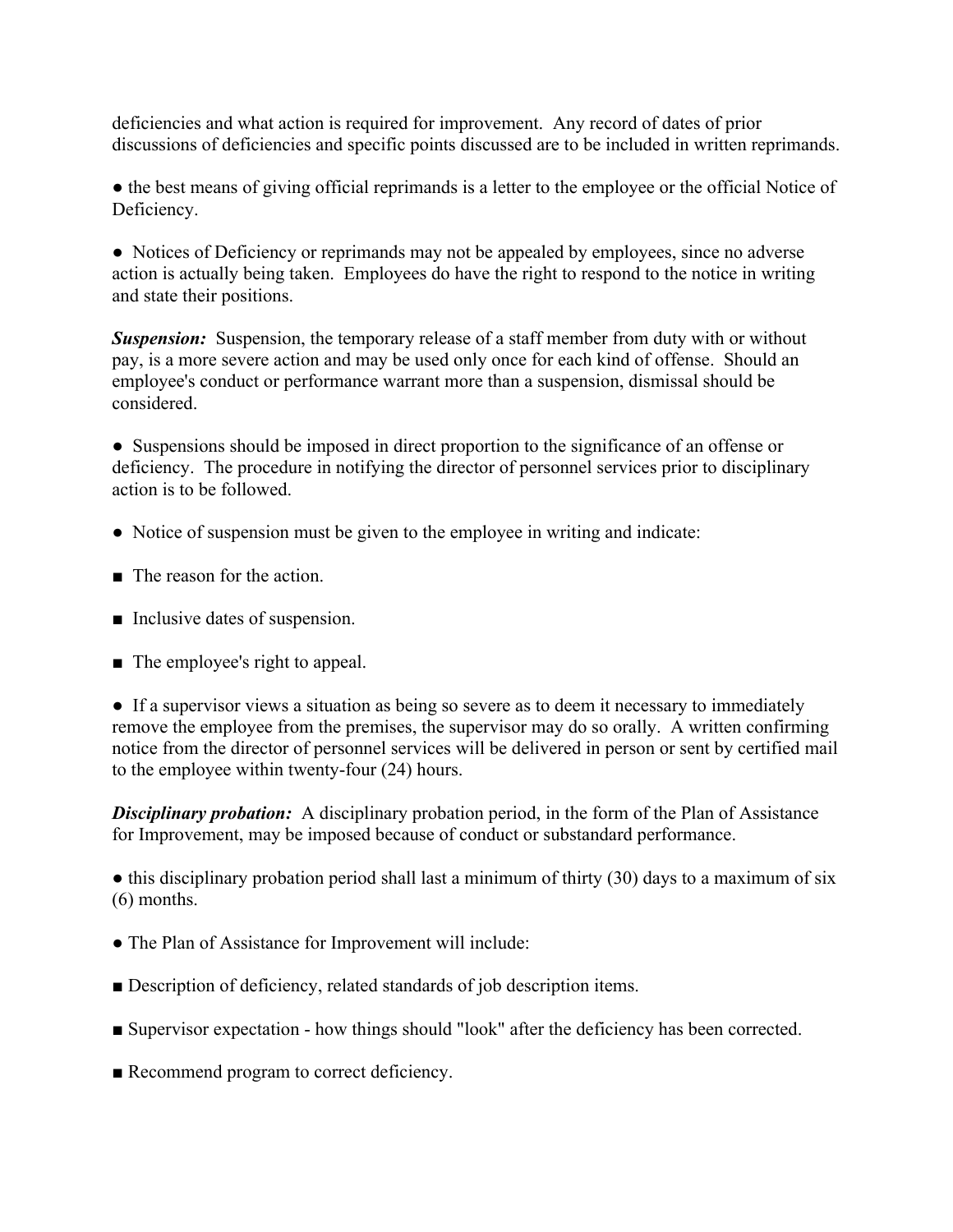■ Assistance and resources to be provided.

■ Date by which plan must be completed (minimum of thirty [30] days). This plan may be terminated after thirty (30) days and prior to the date noted for any reason(s) deemed appropriate by the school system.

● the imposition of a Plan of Assistance Program does not create an obligation on the part of the supervisor to refrain from other disciplinary action during this period, including, but not limited to, suspension or dismissal.

*Nonrenewal:* This process will apply only to employees who have completed three (3) or more years of continuous service to the District. This section does not apply to employees who are not renewed due to budgetary reasons or restructuring of the organization, nor does it include employees who are on terminal contracts or if an employee does not maintain or fails to obtain certification, licenses or coursework required for their position.

● If a supervisor of an employee deems that a nonrenewal of an employee is necessary, then the director of personnel services will be consulted in advance in accordance with this policy. All of the facts surrounding the recommendation for nonrenewal will be discussed at that time.

● Upon approval by the director of personnel services, the employee's supervisor will prepare a written recommendation to not renew, to include:

- Effective date
- Reason(s) for the recommendation.
- All documentation of previous unsatisfactory service.
- A summary of any effort to correct the cause for nonrenewal.

■ A summary of the employee's appeal rights will be sent to the assistant superintendent for educational services who will issue a recommendation to the Governing Board.

• Delivery of nonrenewal notices will be directly from the director of personnel services to the staff member. If this is not possible, delivery will be made by certified United States mail, return receipt requested.

### *Dismissal: (Note: The following procedure will apply in the majority of dismissal cases; however, special circumstances require that an employee be removed immediately from the premises.)*

• If the supervisor of an employee deems that dismissal is necessary, then the director of personnel services will be consulted in advance in accordance with this policy. All of the facts surrounding the dismissal recommendation and/or Plan of Assistance for Improvement will be discussed at that time.